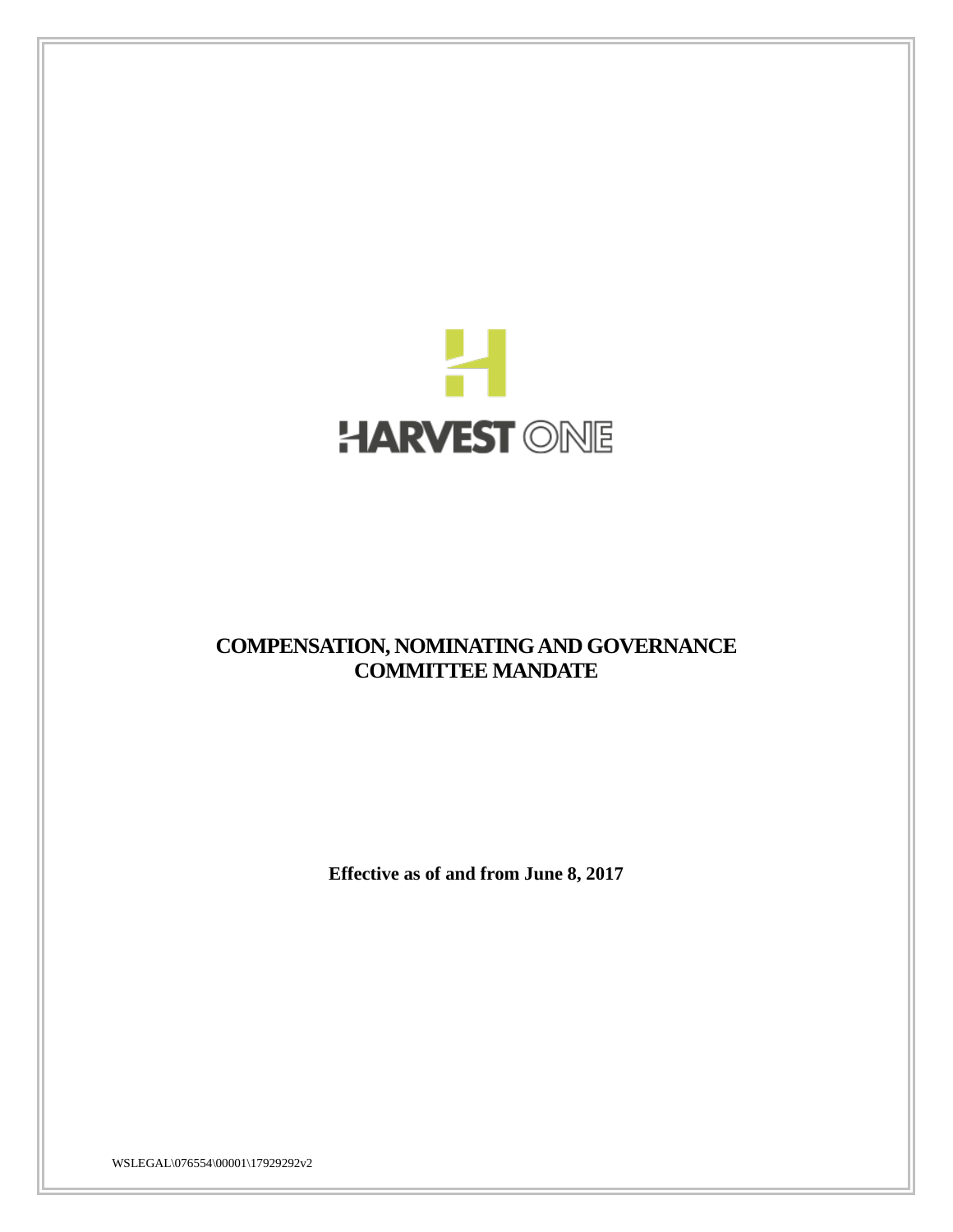#### **HARVEST ONE CANNABIS INC.**

# **COMPENSATION, NOMINATING AND GOVERNANCE COMMITTEE MANDATE**

#### **1.0 GENERAL**

It is the policy of Harvest One Cannabis Inc. ("**Harvest**") to establish and maintain a Compensation, Nominating and Governance Committee (the "**Committee**") to assist the Board of Directors of Harvest (the "**Board**").

The Committee is responsible for: (i) ensuring that the mission and strategic direction of Harvest is reviewed annually; (ii) ensuring that the Board and each of its committees carry out its functions in accordance with due process; (iii) assessing the effectiveness of the Board as a whole, each committee of the Board, and the contribution of each individual director; (iv) addressing governance issues; (v) identifying, recruiting, endorsing, recommending appointment of, and orienting new directors; (vi) reviewing and making compensation related recommendations and determinations regarding senior executives and directors; and (vii) Harvest's human resources and compensation policies and processes.

The Committee will be provided with resources commensurate with the duties and responsibilities assigned to it by the Board, including administrative support. If determined necessary by the Committee, it will have the discretion to investigate and conduct reviews of any human resource or compensation matter including the standing authority to retain experts and, with approval of the Board, special counsel.

#### **2.0 COMPOSITION OF THE COMMITTEE**

- (a) The Committee shall consist of a minimum of three directors. The Board shall appoint the members of the Committee. The Board shall appoint one member of the Committee to be the chair of the Committee (the "**Chair**"). A director appointed by the Board to the Committee shall be a member of the Committee until replaced by the Board or until his or her resignation.
- (b) Each director appointed to the Committee by the Board shall be an outside director who is unrelated. An outside, unrelated director is a director who is independent of management and is free from any interest, any business or other relationship which could, or could reasonably be perceived, to materially interfere with the director's ability to act with a view to the best interests of Harvest, other than interests and relationships arising from shareholdings. In determining whether a director is independent of management, the Board shall make reference to the then current legislation, rules, policies and instruments of applicable regulatory authorities.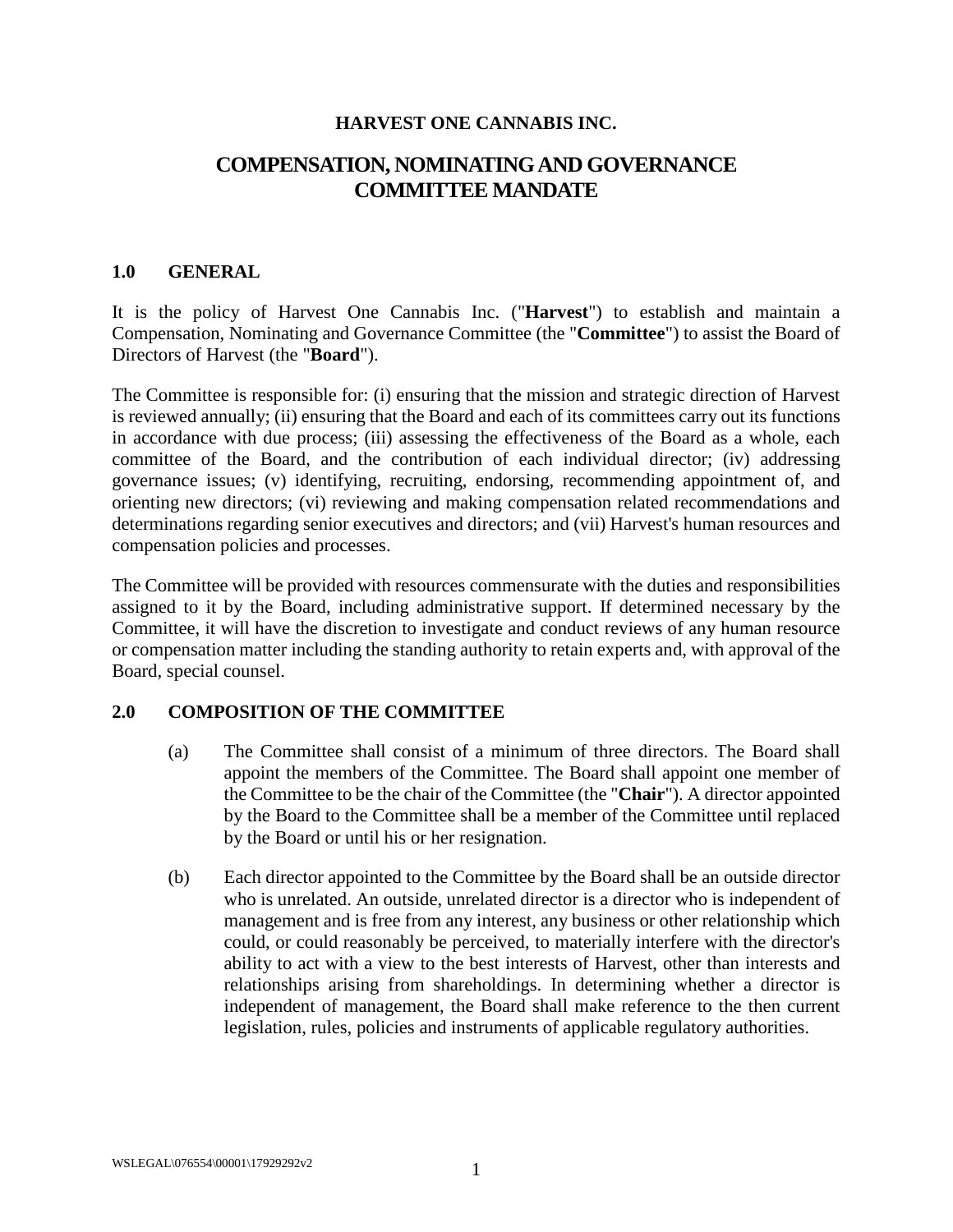#### **3.0 MEETINGS OF THE COMMITTEE**

- (a) The Committee shall convene at such dates, times and places as may be designated or approved by the Chair whenever a meeting is requested by the Board, a member of the Committee, the Chief Executive Officer (the "**CEO**") or a senior executive of Harvest. The Committee shall convene a minimum of four times per year.
- (b) Notice of each meeting shall be given to each member of the Committee, the CEO and all other persons the Committee determines should be provided with notice of the meeting who shall attend whenever requested to do so by a member of the Committee.
- (c) Notice of a meeting of the Committee shall:
	- (i) be in writing;
	- (ii) state the nature of the business to be transacted at the meeting in reasonable detail;
	- (iii) to the extent practicable, be accompanied by copies of documentation to be considered at the meeting; and
	- (iv) be given at least two business days prior to the time stipulated for the meeting or such shorter period as the members of the Committee may permit.
- (d) A quorum for the transaction of business at a meeting of the Committee shall consist of a majority of its members. However, it shall be the practice of the Committee to require review, and, if necessary, approval of certain important matters by all members of the Committee.
- (e) Any member of the Committee may participate in a meeting of the Committee by means of such telephonic, electronic or other communication facilities as permit all persons participating in the meeting to communicate adequately with each other, and a member participating in such a meeting by any such means is deemed to be present at the meeting.
- (f) In the absence of the Chair, the members of the Committee shall choose one of the members present to be chair of the meeting. In addition, the members of the Committee shall choose one of the persons present to be the secretary of the meeting.
- (g) Minutes shall be kept of all meetings of the Committee and shall be signed by the chair and the secretary of the meeting.
- (h) Minutes of Committee meetings will be sent to all Board members and relevant executive and management staff. Reports on the conduct of the meetings will be made to the Board.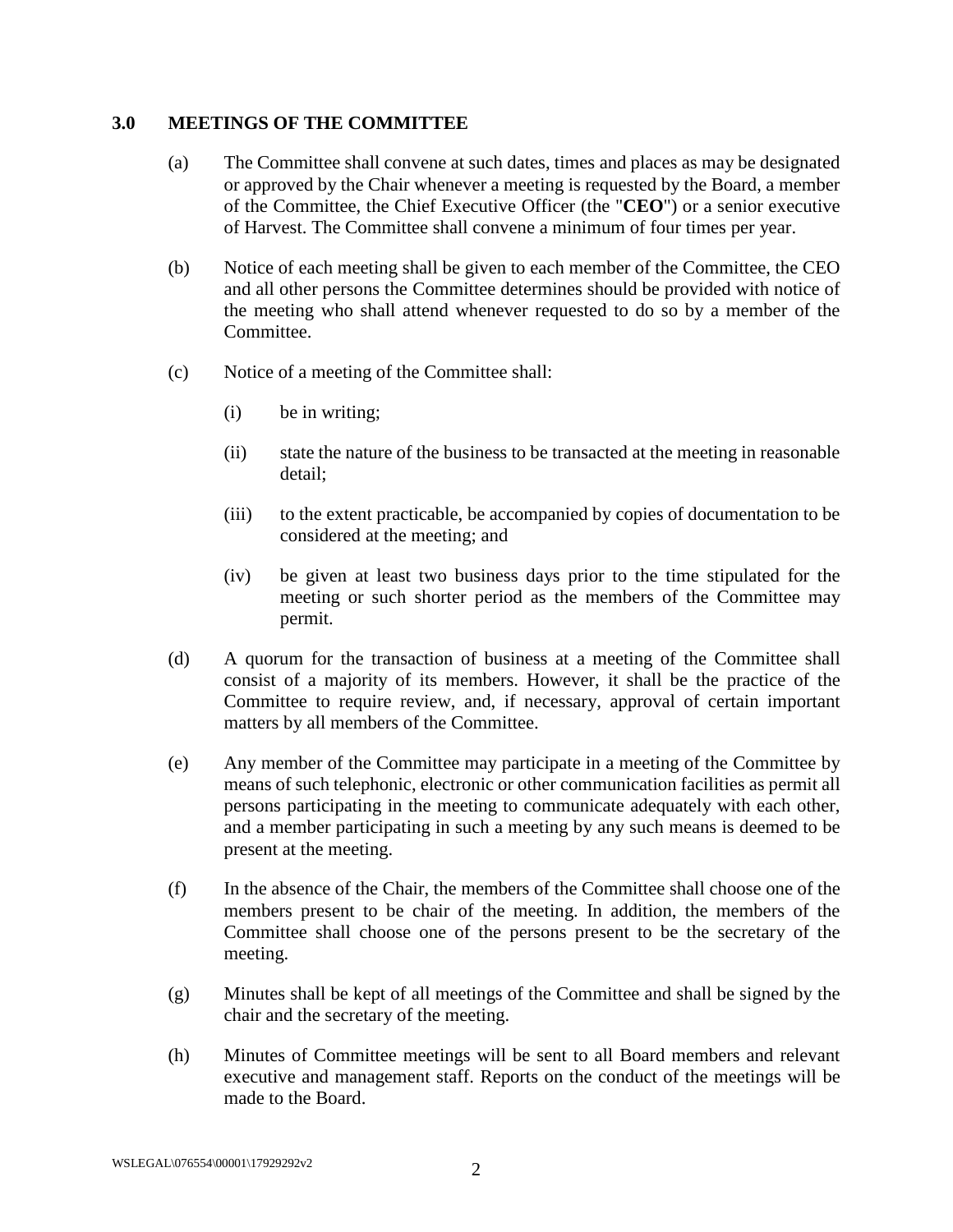### **4.0 COMMITTEE RESPONSIBILITIES**

The Committee's primary responsibilities are to assist the Board with the following:

- (a) the selection, retention, adequacy and form of the compensation of senior management;
- (b) professional development for senior management;
- (c) Harvest's overall approach to governance;
- (d) the size, composition, structure and compensation of the Board and its committees;
- (e) orientation and continuing education for directors;
- (f) related party transactions and other matters involving conflicts of interest;
- (g) Harvest's Code of Conduct and Ethics, including monitoring compliance with Harvest's Code of Conduct and Ethics;
- (h) Harvest's written Whistleblower Policy, Corporate Disclosure Policy, Social Media Policy and Insider Trading and Blackout Period Policy (these documents are collectively referred to as the "**Policies**");
- (i) reviewing directors and officers third party liability insurance proposals and coverage; and
- (j) any additional matters delegated to the Committee by the Board.

### **5.0 DUTIES**

The Committee is responsible for performing the duties set out below as well as any other duties that are otherwise required by law, including National Instrument 58-201 – Corporate Governance Guidelines, or delegated to the Committee from time to time by the Board.

#### **5.1 Senior Management Selection, Retention and Succession Planning**

The Committee will review Harvest's organizational structure, consider policies and principles for the selection and retention of senior management and succession planning for senior management. The Committee will consider compensation policies and principles as they relate to the selection of senior management.

#### **5.2 Senior Management Development**

The Committee will review and monitor executive development programs, including training and retention programs for members of senior management and the practices used to evaluate members of senior management.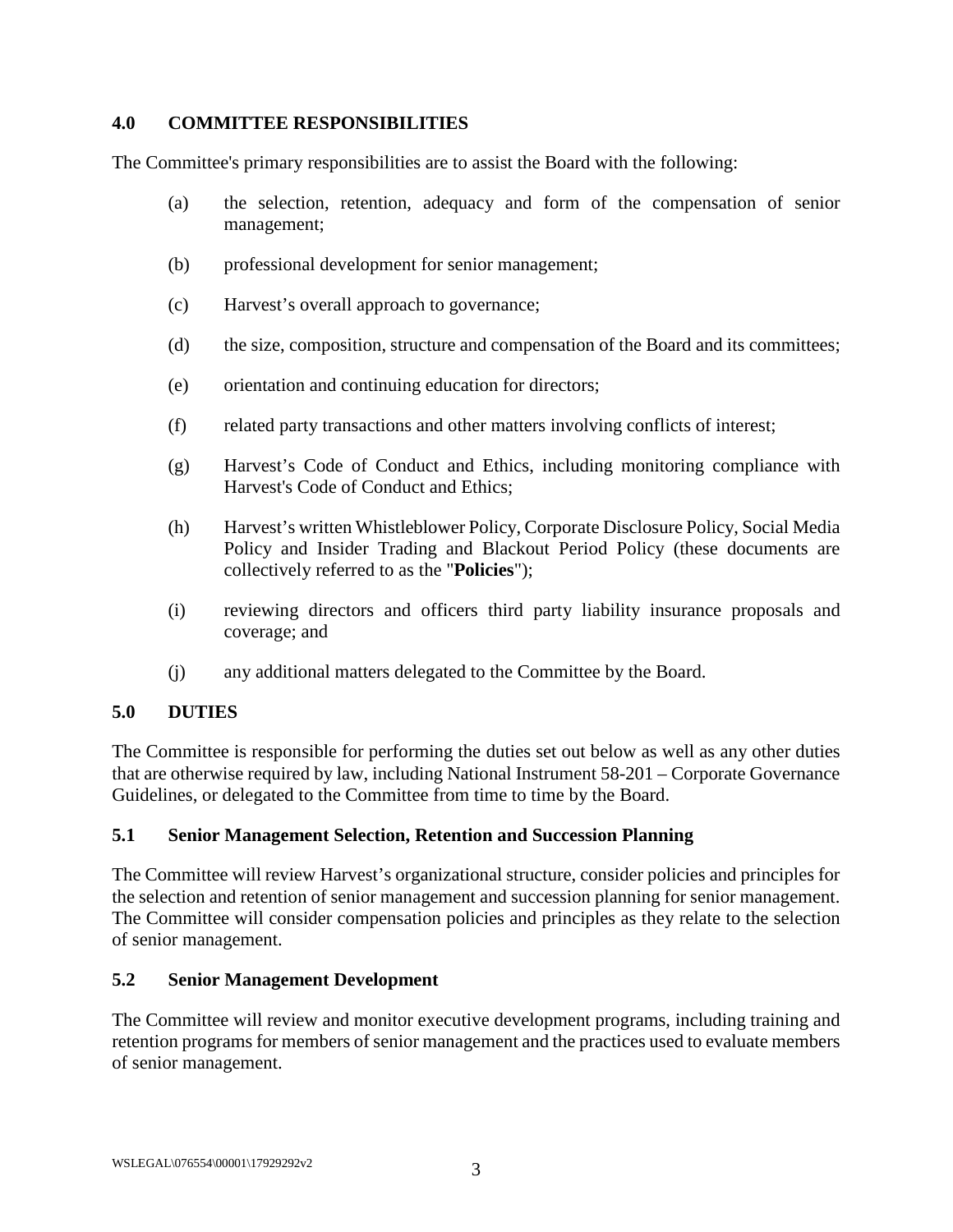### **5.3 Employment Agreements and Severance Arrangements**

The Committee will approve employment agreements, severance arrangements and any changes to contractual agreements and provisions, including benefit payments and change of control payments, for all members of senior management.

#### **5.4 Evaluation of the Chief Executive Officer**

The Committee will have direct responsibility for:

- (a) developing a position description for the CEO, setting out the CEO's authority and responsibilities, and present the same to the Board;
- (b) reviewing and approving the goals and objectives that are relevant to the CEO's compensation;
- (c) evaluating the CEO's performance in meeting his or her goals and objectives in connection with the achievement of Harvest's business plan;
- (d) making specific recommendations to the Board with respect to the CEO's compensation based on the evaluation referred to above, compensation paid to chief executive officers and senior management in comparable organizations and Harvest's performance and relative shareholder return;
- (e) recommending to the Board remedial action where necessary; and
- (f) reviewing any executive compensation disclosure prior to it being publically disclosed by Harvest.

#### **5.5 Board Size, Composition and Structure**

The Committee will examine the size of the Board from time to time and recommend to the Board a size that facilitates effective decision making. In addition, and taking into consideration the recommended size of the Board, the Committee will recommend the number of Board positions to be filled by independent directors, which in most instances will be a majority of the members of the Board.

The Committee will review the overall composition of the Board, taking into consideration such factors as business experience and specific areas of expertise and competency of each director, and make recommendations to the Board as it determines appropriate.

The Committee will evaluate from time to time whether the necessary and appropriate committees exist to support the work of the Board and will make recommendations to the Board, as necessary and appropriate for the reorganization of responsibilities among committees, the creation of additional committees or subcommittees, or the elimination of committees as it determines appropriate.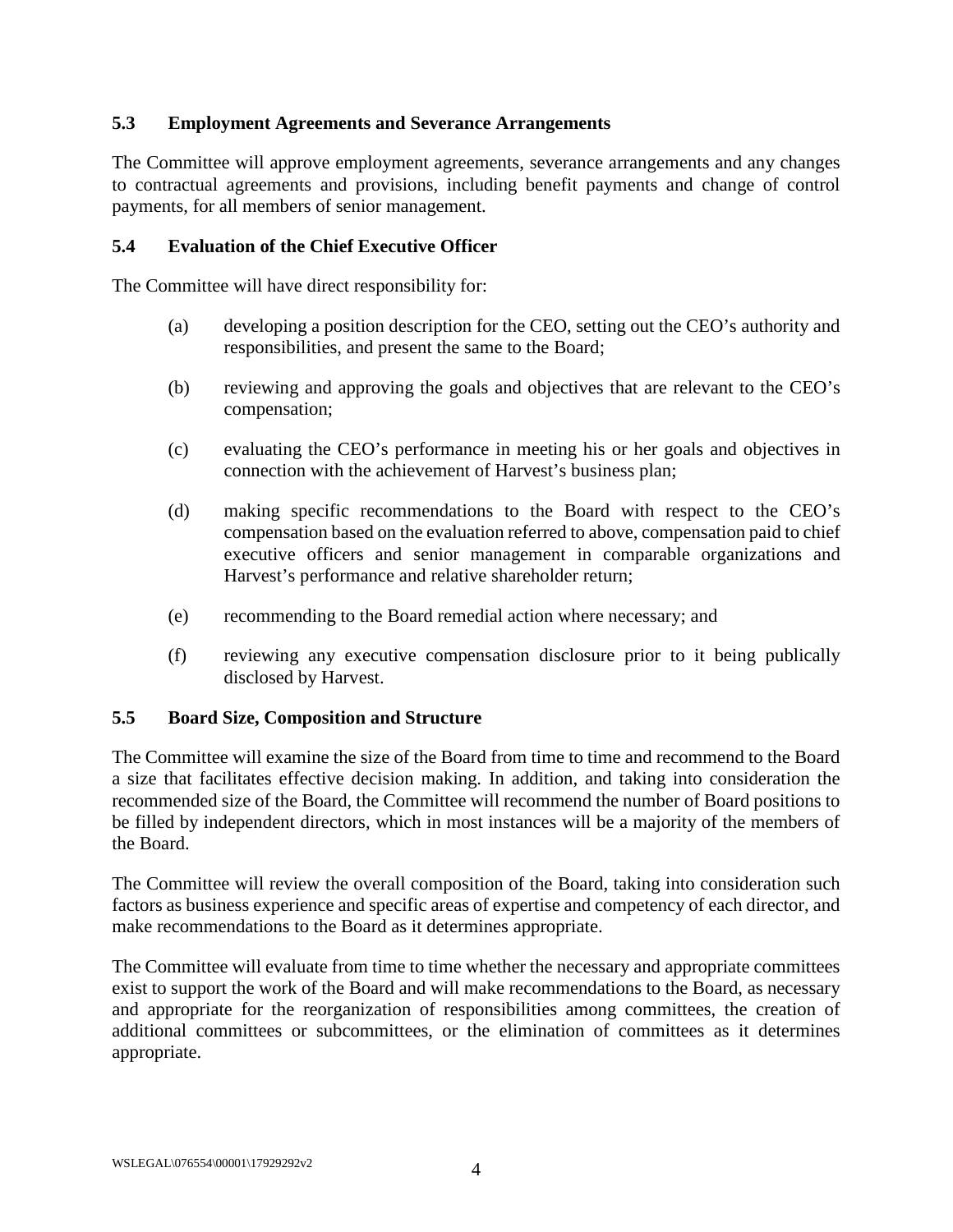### **5.6 Director Qualifications**

The Committee will make recommendations to the Board with respect to the preferred experience and qualifications for new directors to be elected by shareholders which will reflect, among other things:

- (a) competencies, skills and personal qualities that the Board considers to be necessary for the Board, as a whole to possess;
- (b) competencies and skills that the Board considers each existing director to possess;
- (c) competencies, skills and personal qualities that each new director would bring to the Board; and
- (d) responsibilities that would materially interfere with or be incompatible with Board membership.

### **5.7 Board Succession**

The Committee will develop and recommend to the Board a succession plan for the Board that is responsive to Harvest's needs and the interests of its shareholders.

### **5.8 Candidates for Board Membership**

The Committee will recommend to the Board a list of candidates for nomination for election to the Board at each annual meeting of Harvest's shareholders. In addition, as the need arises, it will identify and recommend to the Board new candidates for Board membership. In making its recommendations to the Board, the Committee will provide its assessment of whether each candidate is or would be (i) "independent" and (ii) "financially literate" within the meaning of applicable law.

### **5.9 Appointments to Board Committees**

The Committee will recommend to the Board those directors it considers qualified for appointment to each committee of the Board. If a vacancy occurs at any time in the membership of any Board committee, the Committee will recommend a director to fill such vacancy to the Board.

### **5.10 Performance Assessments**

The Committee will annually review the effectiveness of the Board in fulfilling its responsibilities and duties as set out in the mandate of the Board. It will annually review the performance of the Board with consideration being given to skills and expertise, group dynamics, core competencies, personal characteristics, accomplishment of specific responsibilities, meeting attendance, participation and candour. The assessment will be conducted by way of an effectiveness survey consisting of questions ranking performance against responsibilities and open-ended questions. The Committee will establish minimum attendance standards for directors and will ensure that Harvest's public disclosure reflects each director's attendance record, the frequency of Board and Committee meetings and the Board performance assessment process.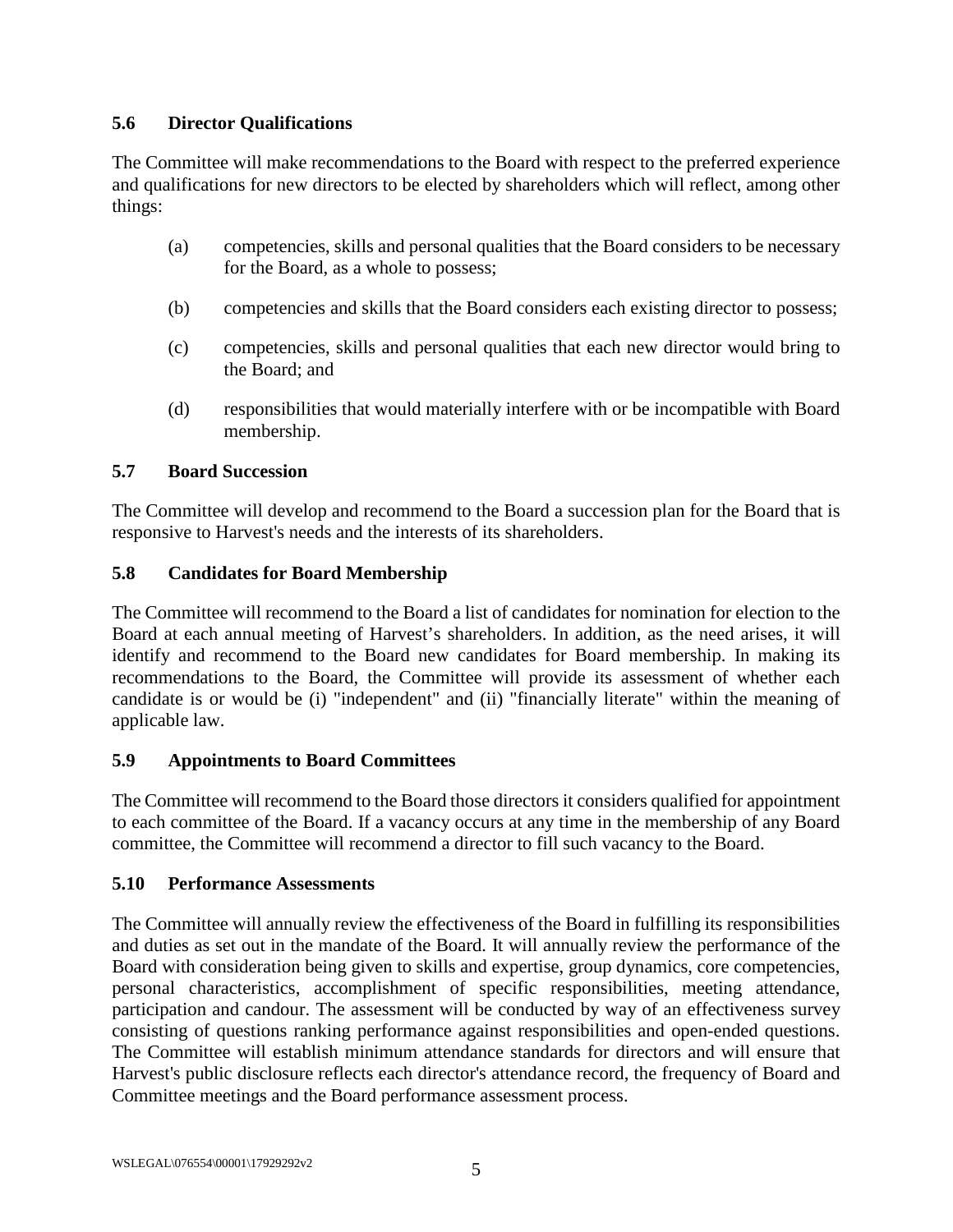### **5.11 Compensation of Directors**

The Committee will periodically review the adequacy and form of directors' compensation and recommend to the Board a compensation model that appropriately compensates directors for the responsibilities and risks involved in being a director or a member of one or more committees, as applicable. In discharging this duty, the Committee will be guided by four goals: (i) compensation should fairly pay directors for work required in an issuer of Harvest's size and scope; (ii) compensation should not exceed what is customary given the size and scope of Harvest's business and operations; (iii) compensation should align directors' interests with the long-term interests of shareholders; and (iv) the structure of the compensation should be simple, transparent and easy for shareholders to understand.

### **5.12 Approach to Governance**

The Committee will review Harvest's overall approach to governance and make recommendations to the Board in this regard. Among other things, the Committee will:

- (a) periodically review and assess the mandate adopted by the Board and recommend any amendments to the Board;
- (b) periodically review the charter of each committee of the Board and recommend any amendments to the Board;
- (c) periodically review and assess Harvest's Code of Conduct and Ethics and recommend any amendments to the Board;
- (d) periodically review the position description for the Chairman of the Board and recommend any amendments to the Board;
- (e) periodically review and assess Harvest's Policies and recommend any amendments to the Board;
- (f) review and recommend the implementation of structures and procedures to facilitate the Board's independence from management and to avoid conflicts of interest;
- (g) monitor relationships between senior management and the Board, and recommend procedures to allow directors to have access to, and an effective relationship with, senior management;
- (h) be available as a forum for addressing the concerns of individual directors;
- (i) work with the CEO and other members of senior management to foster a healthy governance culture within Harvest;
- (j) monitor the compliance by Harvest with other statutory and regulatory requirements applicable to Harvest; and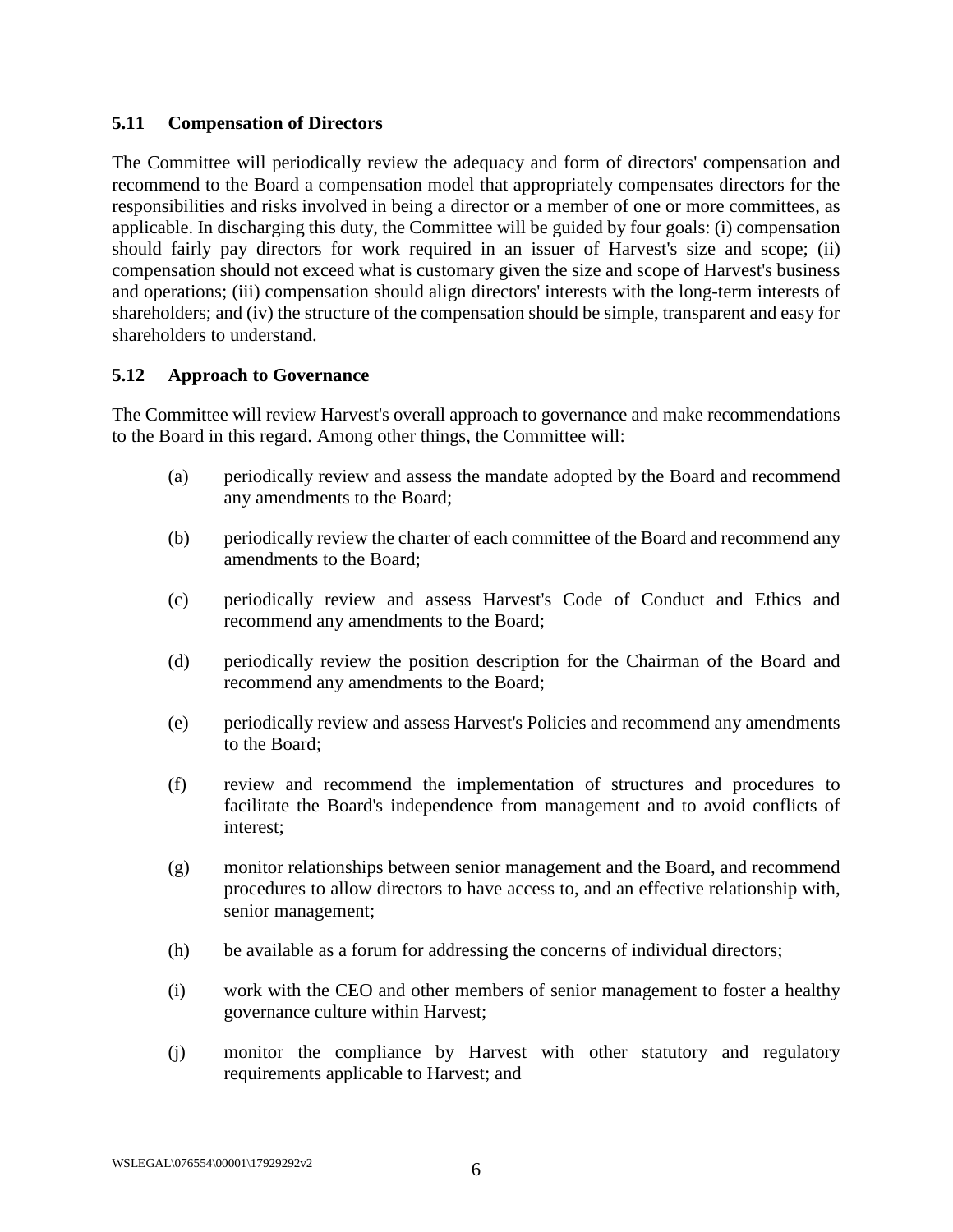(k) monitor developments in the area of governance and recommend initiatives that will help Harvest maintain high standards of governance.

# **5.13 Orientation and Continuing Education for Directors**

The Committee will ensure that new directors receive orientation materials describing Harvest's business and its corporate governance policies and procedures. New directors will have meetings with the Chairman of the Board, the CEO and the chief financial officer and are expected to visit Harvest's principal offices. The Committee is responsible for confirming that procedures are in place and resources are made available to provide directors with appropriate continuing education opportunities.

### **5.14 Policies**

The Committee will:

- (a) develop, review and assess Harvest's Code of Conduct and Ethics and the Policies to confirm that they address, among other things, conflicts of interest, corporate opportunities, confidentiality, fair dealing, protection and proper use of Harvest's assets, compliance with applicable laws, rules and regulations (including insider trading laws) and the reporting of illegal or unethical behaviour, and establish mechanisms to facilitate the effective operation of the Policies and the granting of waivers under any of the Policies;
- (b) if appropriate, approve any waivers of the Policies sought by directors or members of senior management; and
- (c) ensure that any waivers of the Policies for directors or members of senior management are promptly disclosed to the Board and, if appropriate, to shareholders.

# **5.15 Reporting**

The Committee will regularly report to the Board on all significant matters it has addressed and with respect to such other matters that are within its responsibilities, including any matters relating to the Policies and its review of any potential conflicts of interest.

# **6.0 CHAIR OF THE COMMITTEE**

The Board will appoint one member who is qualified for such purpose to be Chair, to serve until the next annual election of directors or otherwise until his or her successor must be duly appointed. If, following the election of directors, in any year, the Board does not appoint a Chair, the incumbent Chair will continue in office until a successor is appointed.

# **7.0 REMOVAL AND VACANCIES**

Any member of the Committee may be removed and replaced at any time by the Board. The Board will fill vacancies on the Committee by appointment from among qualified members of the Board